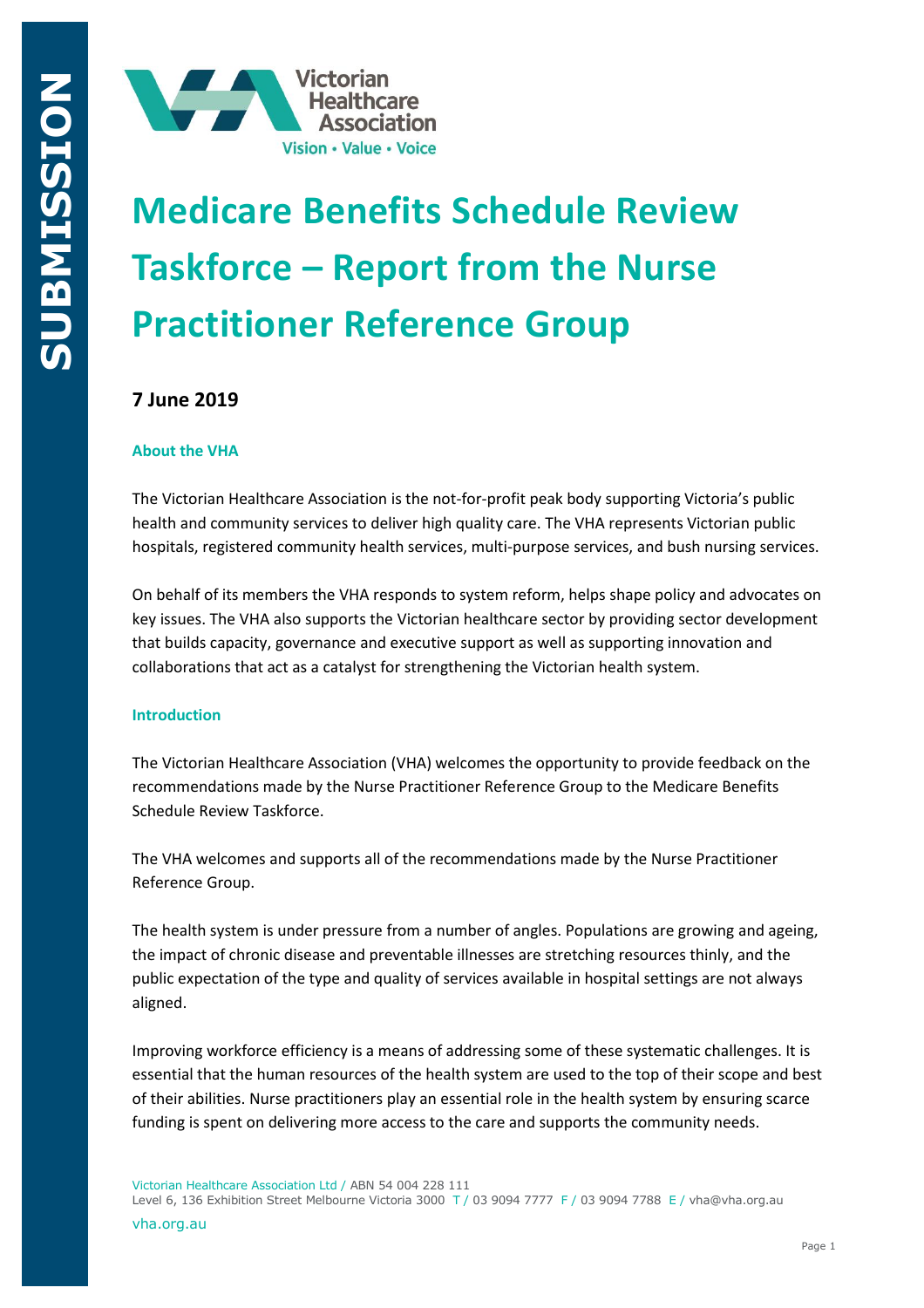

Addressing some of the systematic blocks currently hindering the work of nurse practitioners is a key part of this efficiency drive, which is warmly welcomed by the VHA.

In preparation of this submission, the VHA held a dedicated consultation process with Victorian public hospitals and registered community health services. Their feedback and suggestions have been included in this document in response to each recommendation.

#### **Promoting the role of nurse practitioners in acute healthcare settings**

In Australia, the majority of nurse practitioners are employed in the public sector, typically in acute care where they provide advanced nursing care across the continuum of services for patients who are ill with complex conditions.

Nurse practitioners employed in public health services are not eligible to access MBS rebates for professional attendances nor are they able to facilitate access for diagnostic investigations through rebate and referrals to other providers, such as specialist medical practitioners. These arrangements, which inhibit utilisation of nurse practitioners in the public health system, do not incentivise health services to invest in the nurse practitioner role and inhibit access to streamlined and efficient services for patients, particularly where access to general practitioners is an issue.

To overcome some of the funding challenges associated with employing nurse practitioners, many health services have implemented novel approaches. For example, a large metropolitan hospital is only able through philanthropic funding to support the clinical component of training for two nurse practitioner candidates working towards endorsement. While grateful for donor contributions, the sustainability of this model is uncertain and longer-term planning to embed the nurse practitioner workforce in the health setting continues to be a challenge.

Nurse practitioners in the public sector need to be given access to the MBS to allow for the delivery of comprehensive care, which primarily includes the ability to order diagnostic investigations and refer to other health professionals including allied health, when required.

#### **VHA responses to recommendations made by the Nurse Practitioner Reference group**

**Theme: Support comprehensive and coordinated care for people with long-term health conditions and Aboriginal and/or Torres Strait Islander peoples**

- **Recommendation one:** Enable patients to access MBS rebates for long-term and primary care management provided by NPs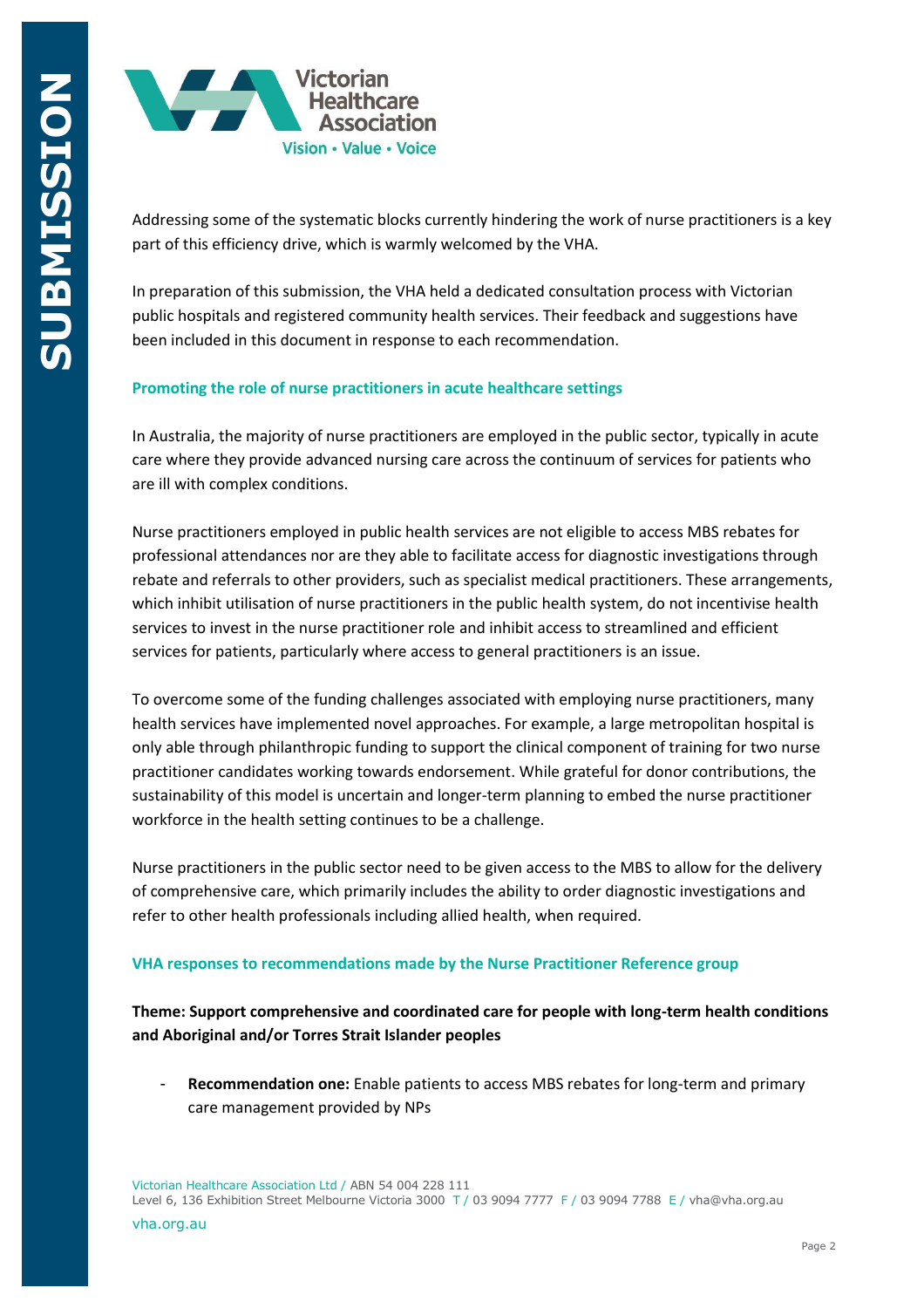

The VHA supports recommendation one.

The VHA supports efforts aimed at better utilising and integrating nurse practitioner models of care into the health system and improving equity of access to care.

The prevalence of chronic health conditions is growing, placing increased pressures on the health system as it struggles to attract general practitioners to rural and remote areas. Improving access to health care that addresses the needs associated with increasing prevalence of chronic disease and an ageing population is essential to the overall success of the health system.

The recommendation, if implemented, would assist in addressing system gaps and support comprehensive outreach models. Similar nurse practitioner-led outreach models in rural health services in Victoria have seen improved clinical engagement with previously hard-to-reach patients, many of whom would have otherwise remained isolated.

- **Recommendation two:** Improve access to MBS rebates for NP services in aged care settings

The VHA supports recommendation two.

Nurse practitioners can offer aged care providers a clinical and nursing response for residents whose health needs and acuity does not require a transfer to a hospital emergency department. The benefits of ensuring access to a high-scope of practice nurse in these settings extends beyond addressing the health needs of the resident, and includes the potential to improve patient flow at emergency departments.

Staffing and workforce challenges are more acute in rural and remote areas due to barriers associated with service constraints, population distribution and broader factors such as the additional costs associated with delivering care.

NPs are well-placed to step in to fill existing and future workforce gaps, particularly in rural and remote aged care facilities. This represents an important opportunity to ensure the equity of access to care for older Australians living in residential aged care, no matter where in Australia they are located.

- **Recommendation three:** Enable Domiciliary Medication Management Reviews (DMMRs) and Residential Medication Management Reviews (RMMRs) to be initiated by NPs

The VHA supports recommendation three.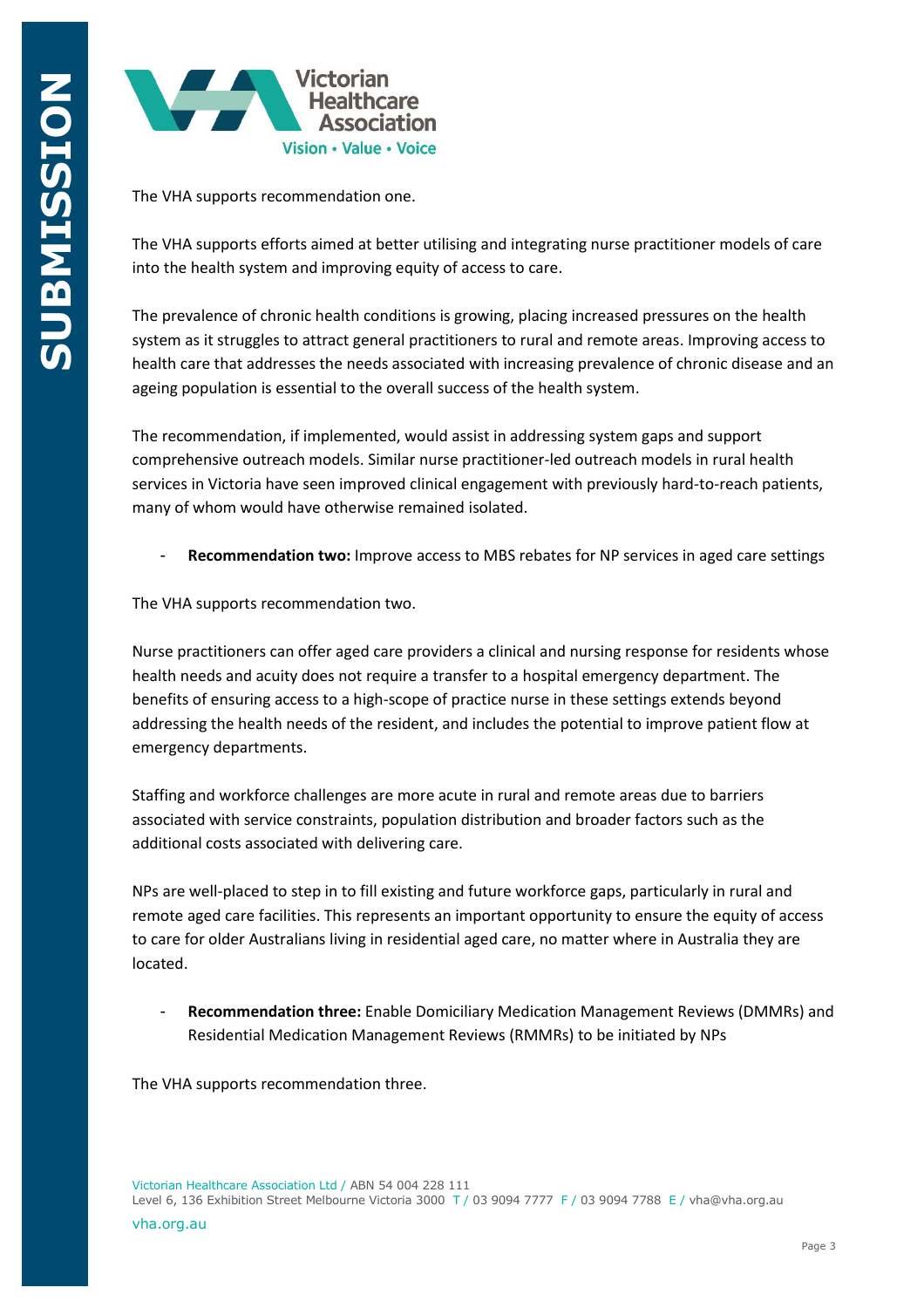

Prescribing and managing multiple medications appropriately and effectively is important to optimise function and to avoid adverse health outcomes, especially in older patients. Polypharmacy is common among the elderly population due to the need to treat the various disease states that develop as people age.

The burden of taking multiple medications has been associated with greater healthcare costs and an increased risk of adverse drug events, drug-interactions, medication non-adherence, reduced functional capacity and multiple geriatric syndromes.<sup>1</sup>

Efforts to ensure medications are reviewed regularly and people have access to these services, irrespective of where they live, must be supported.

# **Theme: Enabling nurse practitioner care for all Australians**

- **Recommendation four:** Significantly increase the schedule fee assigned to current MBS NP professional attendance items

The VHA supports recommendation four.

Financial sustainability has been identified as a major limitation for NP models of care. Rebates for nurse practitioners are set at a rate lower than junior medical practitioners, allied health practitioners and specialist nurses, requiring the majority of nurse practitioner models of care to charge patients out-of-pocket fees to cover the cost of providing care.<sup>2</sup>

The combination of low MBS rebates and low out-of-pocket fees makes it difficult for most organisations with a NP model of care to cover their costs, creating a disincentive for any employer wishing to engage a NP.

**Recommendation five:** Create a new MBS item for longer NP attendances to support the delivery of complex and comprehensive care

The VHA supports recommendation five.

Delivering coordinated and comprehensive care to people with complex needs is time and resource intensive. The VHA supports efforts to ensure nurse practitioners can undertake holistic assessment, diagnosis and management of complex health conditions, without it resulting in a cost negative position for the organisation.

Victorian Healthcare Association Ltd / ABN 54 004 228 111

Level 6, 136 Exhibition Street Melbourne Victoria 3000 T / 03 9094 7777 F / 03 9094 7788 E / vha@vha.org.au

1

<sup>&</sup>lt;sup>1</sup> Maher, R, Hanlon J, Hajjar, E 2014, Clinical Consequences of Polypharmacy in Elderly, Expert Opinion Drug Safety, vol. 13, no. 1, available at: https://www.ncbi.nlm.nih.gov/pmc/articles/PMC3864987/<br><sup>2</sup> Cashin, A 2015. The shallonge of nurse innovation in the Aust

Cashin, A 2015, The challenge of nurse innovation in the Australian context of universal health care, The Australian Journal of Nurse Practice, Scholarship and Research, vol. 22, no. 3, pp. 319-24, doi.org/10.1016/j.colegn.2014.03.006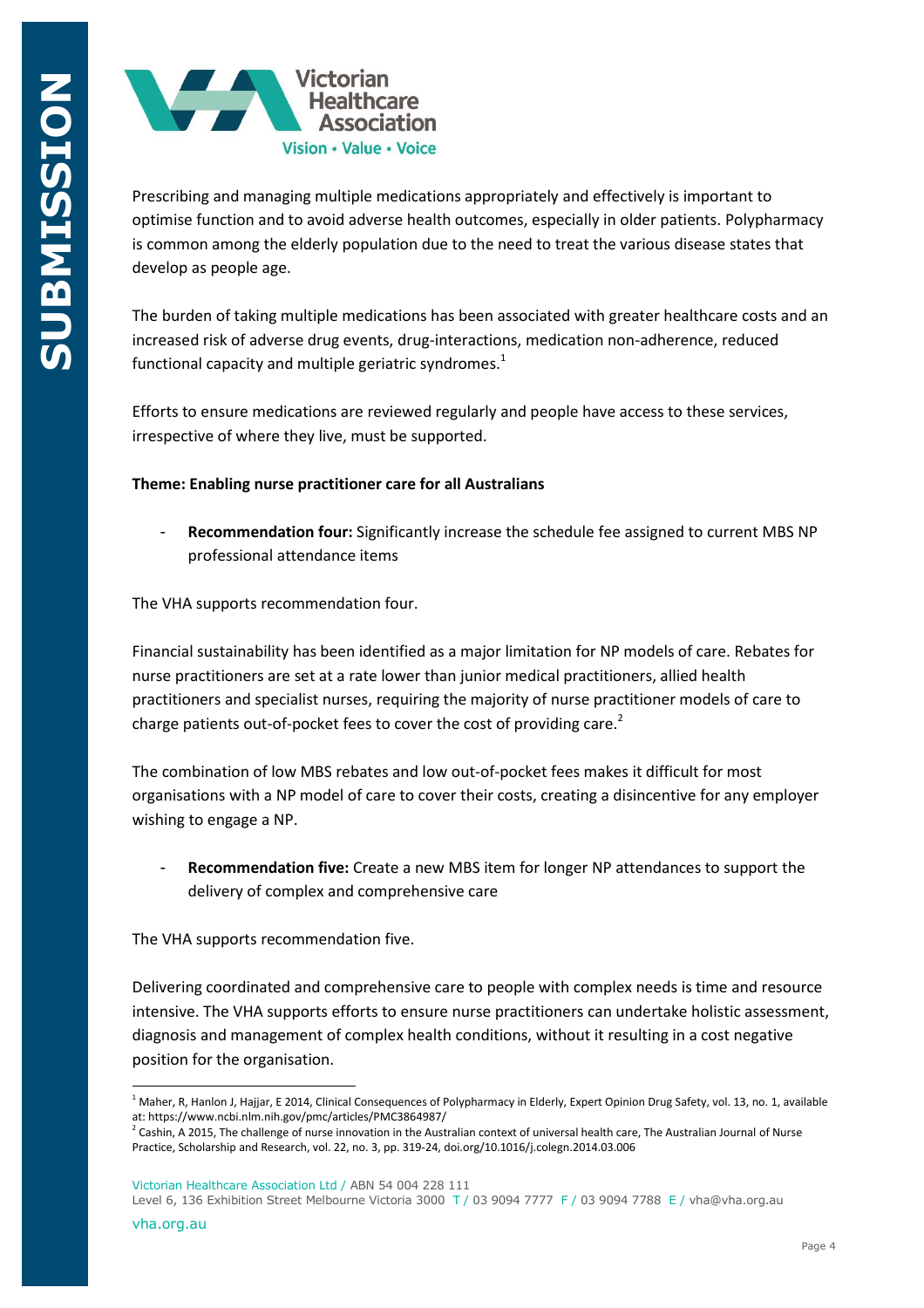

**Recommendation six:** Enable patients to access MBS rebates for after-hours or emergency care provided by NPs.

The VHA supports recommendation six.

Nurse practitioners currently work in many hospitals in Victoria, including metropolitan and regional emergency departments and urgent care centres. There are a range of benefits to the nurse practitioner model for delivery of after-hours or emergency care, including:

- nurse practitioners working in emergency care are excellent resources for educating and supporting registered nurses and RIPERNs because they have advanced knowledge of both emergency care and nursing practice
- nurse practitioners working in emergency care are able to share the emergency care work load and on-call requirements of rural general practitioners
- patients may be seen more quickly
- a flexible addition to the workforce prevents over-reliance on individual staff.

The VHA submits that enabling patients to access MBS rebates for NP-led care in after hours or emergency care situations will improve equitable healthcare access for people, regardless of where they live and support the delivery of timely and coordinated healthcare.

- **Recommendation seven:** Enable patients to access an MBS rebate for NP care received outside of a clinic setting

The VHA supports recommendation seven.

Increasingly, reforms across health and social care are focussed on providing more choice and control to consumers and keeping people at home for as long as possible. In response, the health system and its workforce must be supported to meet these changing expectations and to increase access to community-based supports.

Enabling patient access to MBS rebates for care delivered outside of clinical settings is a natural extension of this shift away from a centralised care model and would provide a valuable incentive for health services to continue to orient their models of care to suit patient need.

# **Theme: Addressing system inefficiencies caused by current MBS arrangements**

**Recommendation eight:** Remove the mandated requirement for NPs to form collaborative arrangements.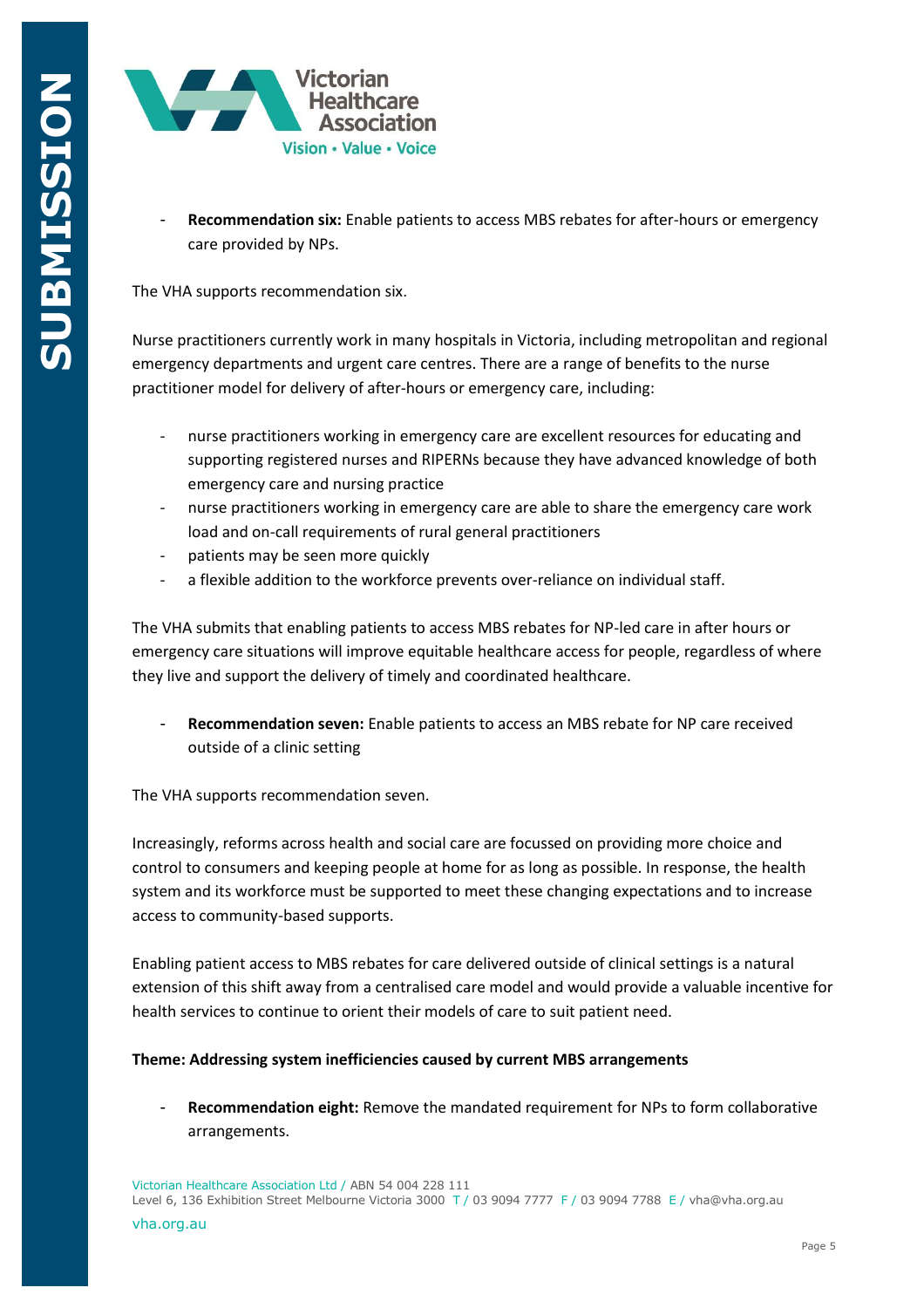

The VHA supports recommendation eight.

Collaborative arrangements can be difficult to develop, particularly in rural and remote areas, due to the availability and accessibility of medical practitioners and their willingness to participate in such arrangements, reducing patient access to nurse practitioner-led care.

Accordingly, the VHA supports removing the mandated requirement for nurse practitioners to form collaborative arrangements, as a means of improving efficiency and reflecting the real-world difficulties faced by NPs working in rural and remote locations where appropriate medical practitioners may not be readily available.

- **Recommendation nine:** Remove current restrictions on MBS-rebated diagnostic imaging investigations when requested by NPs

The VHA supports recommendation nine.

The Taskforce's rationale for removing current restrictions on diagnostic imaging investigations is sound, particularly the observation that the removal of current restrictions would not constitute an extension of individual scope of practice.

The VHA notes that, for the majority of health services, medical practitioners are on-hand and are able to request diagnostic imaging, however in instances where this is not the case, a removal of restrictions would enable a more responsive and equitable service for patients.

Recommendation 10: Enable patients to access MBS rebates for procedures performed by an NP

The VHA supports recommendation 10.

The VHA considers that nurse practitioners have an important role to play in delivering equitable access and outcomes to Australians. Delays to accessing required health care interventions not only have detrimental health and wellbeing outcomes for consumers, but results in flow-on costs to the system as a direct result of poorer health outcomes.

Patients accessing diagnostic and therapeutic procedures delivered by a nurse practitioner should not be financially disadvantaged nor should patients have to delay or avoid procedures due to cost. The VHA supports efforts aimed at providing more affordable, equitable and accessible care.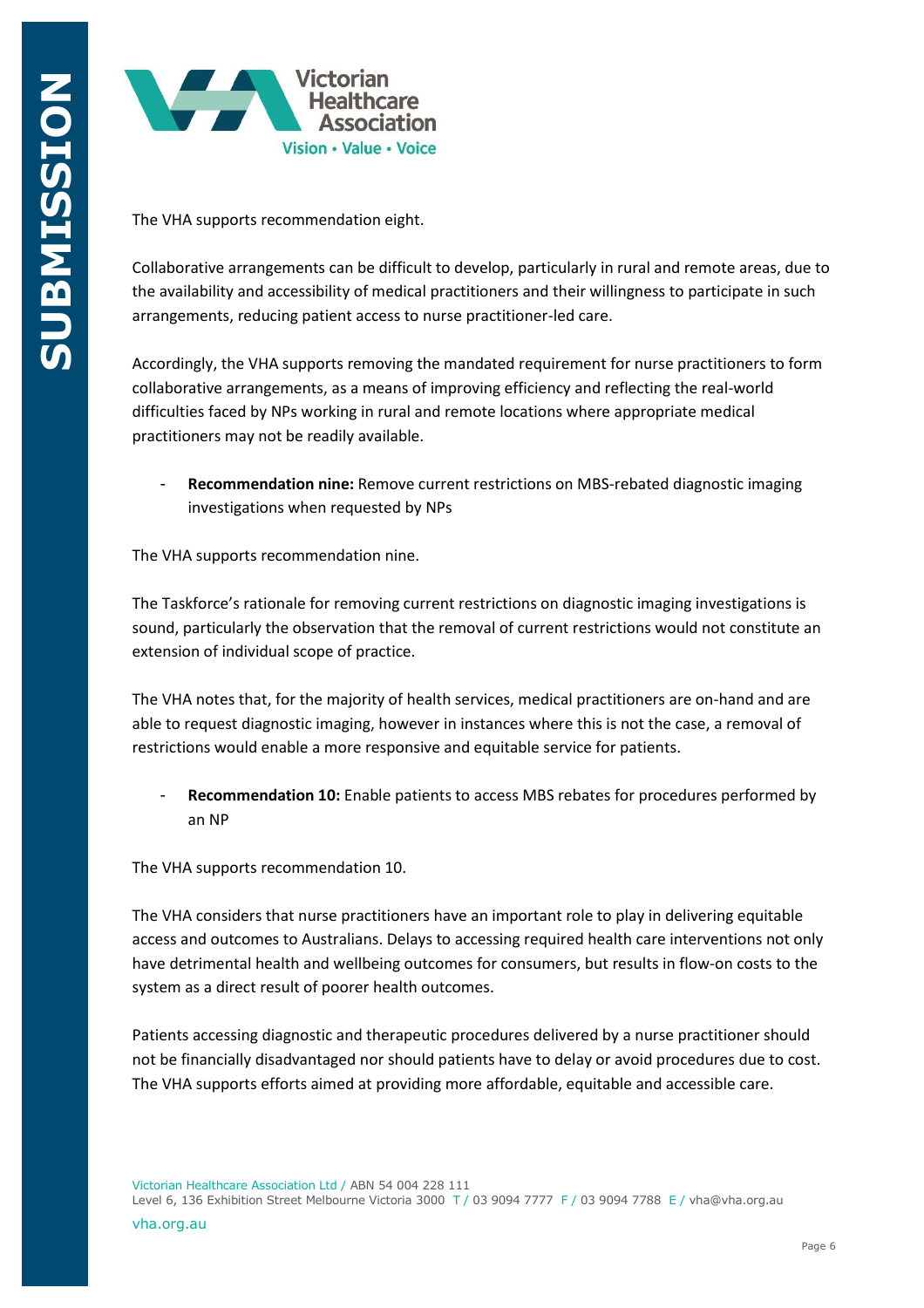

**Theme: Improve patient access to telehealth services by expanding the scope of providers eligible to participate in consultations, and by broadening modes of communication**

Recommendation 11: Add general practitioners as eligible participants in NP patient-side telehealth services

The VHA supports recommendation 11.

Telehealth is a critical component of the rural and remote model of care, allowing nurses and medical practitioners to access specialised input and guidance from higher acuity health services when local scope of practice is exceeded, and supports equity of access for patients living in rural and remote locations.

Allowing an MBS rebate for GPs to attend NP patient-side telehealth consultations supports improved care coordination and continuity and promotes an improved take-up of primary care services, particularly for patient groups who experience difficulties attending GP clinics. The VHA supports the change as an important means of improving equity of access to all Australians, regardless of their postcode and local medical coverage.

- **Recommendation twelve:** Add patients in community aged care settings to residential aged care telehealth items

The VHA supports recommendation 12.

The VHA acknowledges that the ongoing shift in the delivery of aged care services from a predominantly residential focus, to one that supports elderly Australians to live at home and in their communities for as long as they are able.

Allowing people receiving community aged care services to access MBS items used in residential aged care settings is increasingly an issue of equity that recognises the increasing frailty of people in this cohort.

- **Recommendation thirteen:** Create new MBS items for direct NP-to-patient telehealth consultations

The VHA supports recommendation 13.

The VHA recognises that NP-led telehealth consultations can be an effective means of healthcare delivery that make effective use of both NP and patient time.